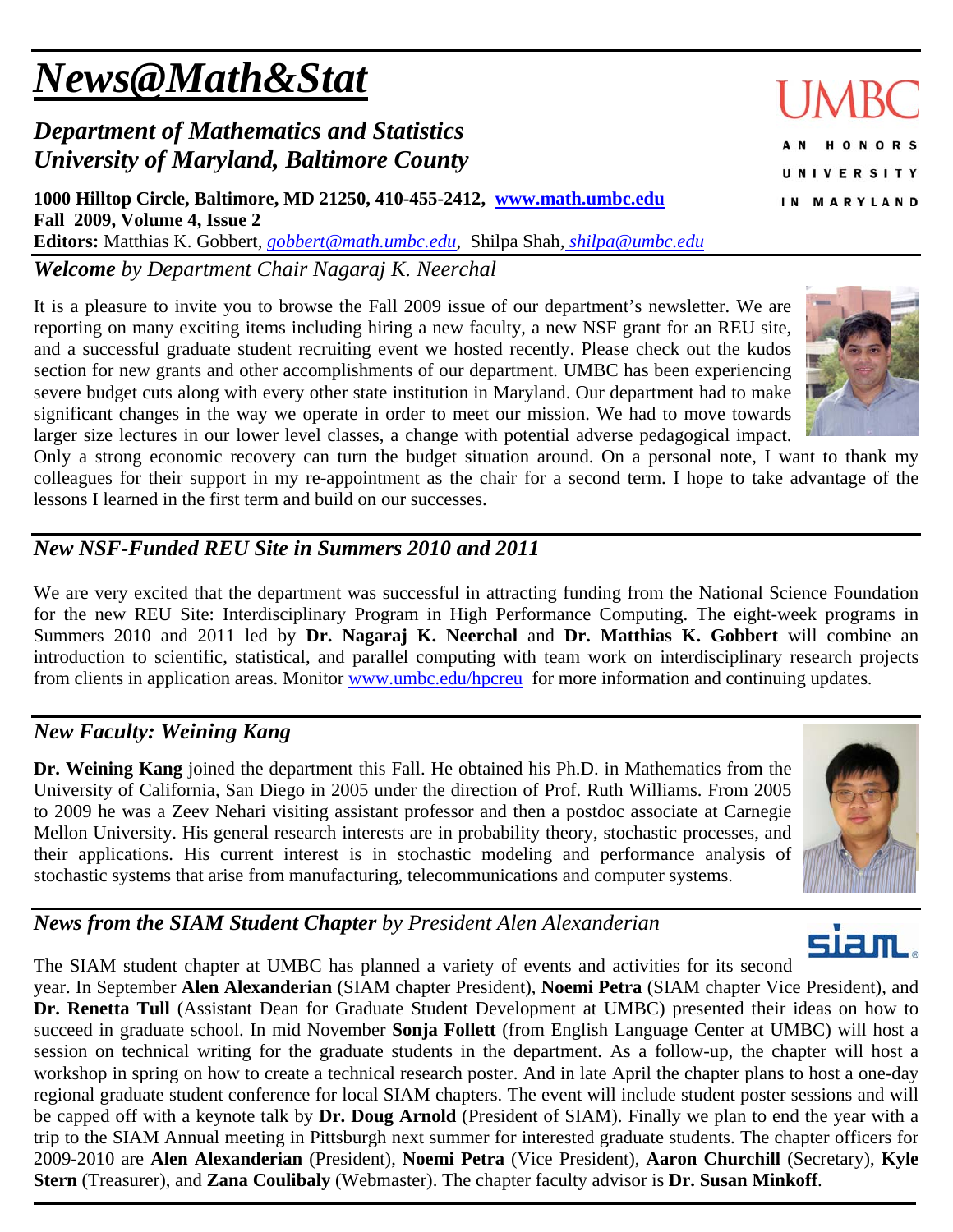### *News from the Graduate Program by Graduate Directors Kathleen Hoffman and Anindya Roy*

Greetings from the Graduate Program Directors. We congratulate our recent graduates: **Amanda Gassman**, **Caroline Smith** and **Stephen Thompson** (MS in Applied Mathematics); **Deepak Ayyala**, **Alex Majlaton** (MS in Statistics) **Xiaoshu Feng**, **Nicholas Kolupanowich**, **Erum Marfani**, **Nicole Wood** (MS in Statistics, Biostatistics track); **Ishani Roy** (MS in Statistics, environmental track); **Melania Moldovan**, **Cosmin Petra**, **Adiran Vancea** (PhD in Applied Mathematics) and

**Martin Klein** (PhD in Statistics). We also had a very successful year for recruiting. Ten new students (seven fulltime and three part-time) have joined the applied mathematics graduate program and fourteen new students (10 fulltime and four part-time) have joined the statistics graduate program. We look forward to working with them throughout the year. A contingent from UMBC (**Dr. Kathleen Hoffman**, **Dr. Seetharam Gowda** from mathematics and **Dr. Renetta Tull**, Director of PROMISE) attended American Institute of Mathematics workshop on Recruiting and Retaining Minority Students in the Mathematical Sciences, Aug 2-6, 2009. Many of our students have received awards/fellowships since our last newsletter. **Aaron Churchill** (mathematics) has been awarded an IGERT fellowship; **Michelle Danaher** (statistics) has received an NICHD pre-doctoral fellowship; **James Travis** (statistics) has received the annual GEST award given to a UMBC student by the NASA Goddard center; **Liana Medina-Rios** (applied mathematics) and **Faraz Shaikh** (statistics) have joined our graduate programs with Bridge to Doctorate fellowships. We congratulate all of them. As we move foward, the GPDs and the faculty will work hard to sustain the success of our students and the productivity of our graduate program through these challenging times.

*News from the Undergraduate Program by Undergraduate Advisor Yoon Song* 

In the fourth CNMS Student Recognition Day in May 2009 **Clifford Bridges** and **Erika Nesvold** were named as Outstanding Graduating Seniors in Mathematics, **Michelle Danaher** as Outstanding Graduating Senior in Statistics. **Ryan Goldberg, Subhash Paruchuru, Geoffrey Clapp, Alex Volkening** and **Sergey Erenberg** were Selected as Outstanding Seniors and Juniors in mathematics. In August 2008, there were 4 students graduated with Mathematics majors, 75 Math minors, 15 Stat Majors and 7 Stat minors.

## *News from the MSGSA by President Gaurav Sharma*

The Mathematics and Statistics Graduate Student Association (MSGSA) is planning events throughout the year to bring the graduate student population in our department together. These events include the Mathematics and Statistics faculty in addition to graduate students, and provide a nice venue for the students and faculty to interact socially. In addition to gatherings, the MSGSA has been working to ensure that the computing needs of the graduate students in the department are met. With the help of the department, we intend to acquire two Windows PC's and two printers. This setup will facilitate the work of Teaching Assistants, who often need to manipulate and print Microsoft Office documents, as well as provide a nice convenience for the students. Also, last summer MSGSA sponsored the board games for fun and recreational activity of the departmental graduate students. The current officers for 2009 **Gaurav Sharma** (President), **Deepak Ayyala** (Vice President), **Andrew Raim** (Treasurer), **Xiaoyu Dong** (Secreatary) and **Sanatan Saraf** (GSA Senator).

*News from the Council of Majors and Pi Mu Epsilon by President Aaron B. Pearlman* 



The Pi Mu Epsilon Honors Society and the Mathematics Council of Majors has new officers this year: **Aaron B. Pearlman** (President), **Victoria Kohl** (Vice-President), **Katie Salley** (Secretary), and **Jonathan Mchenry** (Treasurer), pictured left to right. The societies are currently collaborating with **Steven Southall,** president of Math Circle, to sponsor monthly guest speakers working in interesting fields of mathematics. The Pi Mu Epsilon Honors Society is also seeking volunteers for weekly Math 301 tutoring next semester.



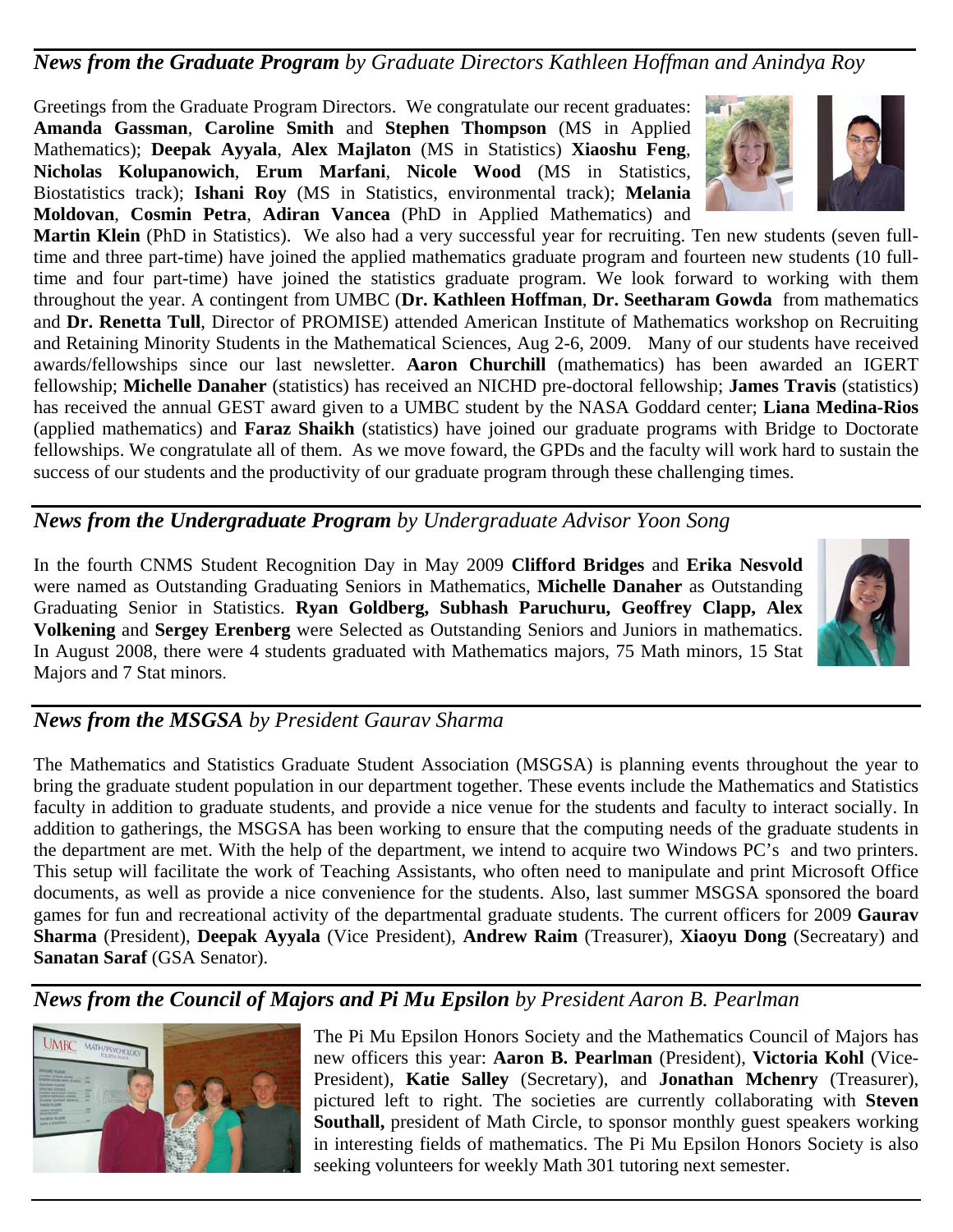## *U(2) Can do Math+Stat Beyond College*





In early Fall the department held UMBC@UMBC, an information and recruting event for our graduate programs in Applied Mathematics and Statistics. The first of these two UMBCs stands for U(2) Can do Math+Stat Beyond College, and you can probably guess what the second refers to!

After casting a wide net at local colleges and universities, we were fortunate to attract 20 attendees, drawn from six institutions (University of Delaware, Delaware State University, McDaniel College, United States Naval Academy, Salisbury University, and UMBC) and from industry.

A major goal of the day was to help undergraduates at local colleges and universities gain an appreciation for what Applied Mathematicians and Statisticians actually do, and to pique students' interest in some of the many research areas where Mathematicians and Statisticians can have an impact.

The event started with a "get-to-know-you" lunch with faculty in the Skylight Room, followed by research posters by graduate students and faculty. The buzz of conversation during the poster session was very encouraging. In the panel on graduate study and careers, **Kevin Drummey** (Statistician at NSA with a UMBC PhD), **Padmanabhan Seshaiyer** (Mathematician at George Mason University, also with a UMBC PhD) and **Dawn Lott** (PhD Mathematician at Delaware State University) shared their varied life and professional experiences. The students attendees then took advantage of the opportunity to ask questions of our graduate student panelists, **Zana Coulibaly, Noemi Petra, Gaurav Sharma**, and **Elizabeth Stanwyck**. The event concluded with the PROMISE Panel and Dinner, When Faculty Say 'X' they really mean 'Y', featuring the department's own **Kathleen Hoffman**.

Thanks to all who contributed their time and energy to help make UMBC@UMBC a success!

### *New Staff Members Join the Math Department*

The Department Welcomes a New Staff Member and Student Worker, **Ms. Shilpa Shah** joined the department as Coordinator of Finance and Programs and **Ms. Chaitra Sathyanarayana** as General Assistant in July 2009. Shilpa has worked at UMB and Rutgers University. Shilpa is working closely with Deneen on budgets, financial reporting and programs. Chaitra is a second year Graduate Student studying Computer Engineering here at UMBC. Chaitra is working with us part time providing administrative and database support. Continuing is **Boris Alemi** as Systems Specialist, **Deneen Blair** as Assistant Director of Finance and Programs and **Tarsha Randolph** as Administrative Assistant II.